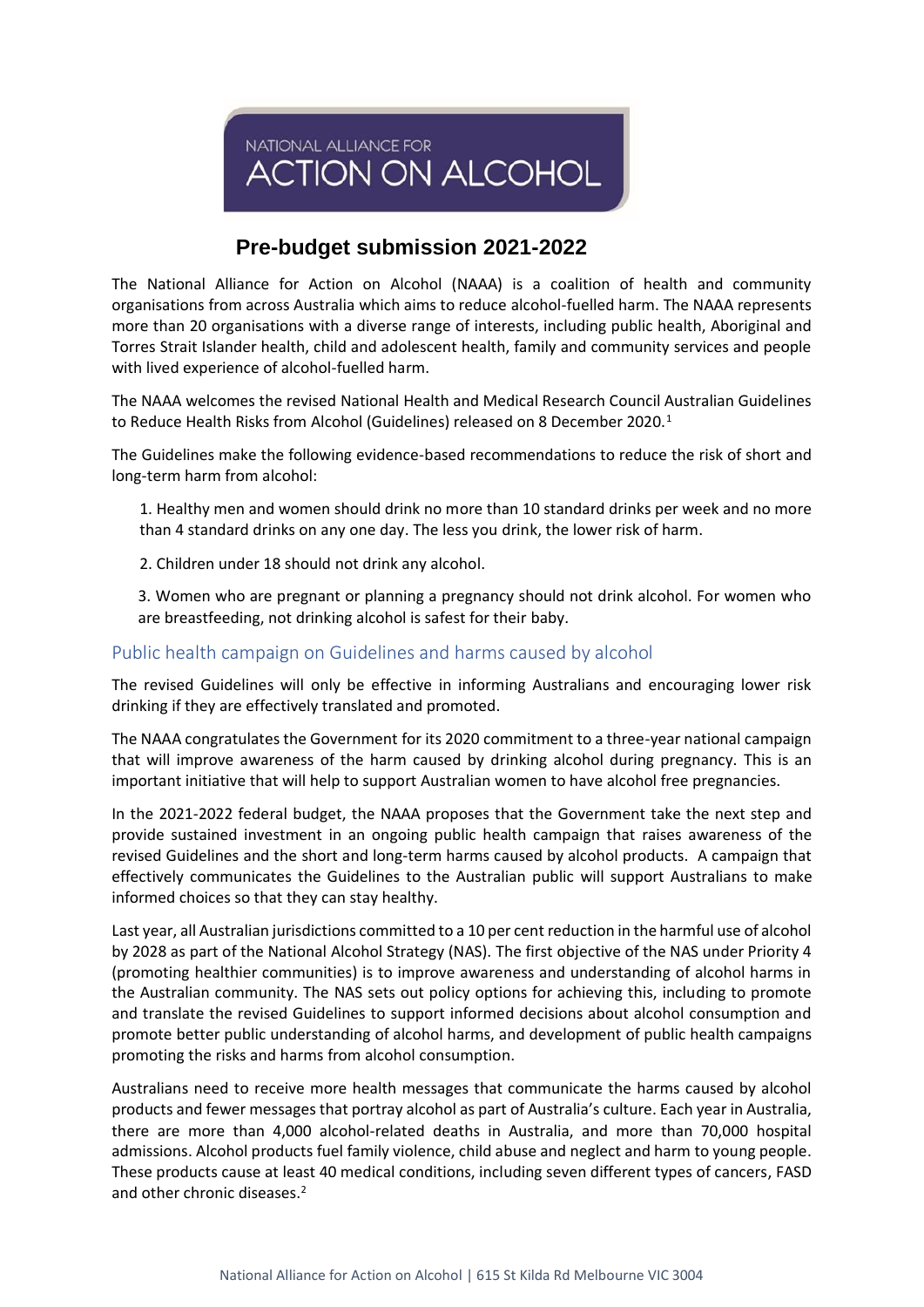Public health campaigns are a powerful way to change attitudes and behaviour. These campaigns have been shown to be effective in building knowledge and changing health behaviour when implemented as part of a comprehensive approach and when they achieve repeated exposure.<sup>3</sup> This is most notable in relation to reducing tobacco use and reducing the prevalence of driving under the influence of alcohol. 4,5,6,7 A sustained, targeted and well-funded campaign on the harms caused by alcohol would raise awareness, help de-normalise alcohol use and encourage behaviour change.

## Key elements of an effective campaign

Any campaign will need to be multi-facetted, so that it reaches varying target groups through traditional media and digital media platforms. Media campaigns can be strengthened through locally led community campaigns.

We encourage the Government to ensure that any campaign is evidence-based and tested on the target audiences, to ensure messages are effective and avoid unintended consequences and stigmatisation. The Guidelines must be translated into messages that are clear, easy to understand and relatable.

It is important that sustained investment include an allocation for independent, robust evaluation which will help inform the development of ongoing campaigns.

Any campaign must be developed independently of industry and industry-funded organisations. This is because industry's primary goal is to sell more alcohol and maximise profit. The obvious conflict of interest means that industry-managed campaigns would be unlikely to paint an honest picture of the harms caused by alcohol or be effective to change attitudes or behaviour. Recent Australian research found that alcohol harm reduction advertisements produced by alcohol industry affiliated organisations were less effective for motivating people to reduce alcohol consumption than advertisements developed by public health organisations.<sup>8</sup>

The NAAA encourages the Government to invest in an ongoing powerful public health campaign in the next federal budget.

It is important to note that campaigns are one important component of the comprehensive approach that the Government must take to reduce alcohol-fuelled harm in Australia. We encourage you to review our [Policy Platform,](http://actiononalcohol.org.au/our-work/policy-platform/) which presents a range of clear solutions.

#### Key budget asks

## Invest in an ongoing national campaign to communicate the Guidelines and raise awareness of the harms caused by alcohol

- 1. Invest \$25 million over three years in a national evidence-based, targeted campaign and to effectively communicate the Guidelines to Australians and raise awareness of the harms caused by alcohol.
- 2. Award contracts to organisations that are not affiliated with the alcohol industry.

<sup>1</sup> Australian Government. National Health and Medical Research Council. Australian Guidelines to Reduce Health Risks from Drinking Alcohol, 2020. National Health and Medical Research Council, Australian Research Council and Universities Australia. Commonwealth of Australia, Canberra.

<sup>2</sup> Australian Government. National Health and Medical Research Council. Australian Guidelines to Reduce Health Risks from Drinking Alcohol, 2020. National Health and Medical Research Council, Australian Research Council and Universities Australia. Commonwealth of Australia, Canberra.

<sup>3</sup> Wakefield, M.A., B. Loken, and R.C. Hornik, Mass media campaigns to change health behaviour. The Lancet, 2010. 376(9748): p. 1261-1271

<sup>4</sup> Durkin, S., E. Brennan, and M. Wakefield, Mass media campaigns to promote smoking cessation among adults: an integrative review. Tobacco Control, 2012. **21**(2): p. 127-138.